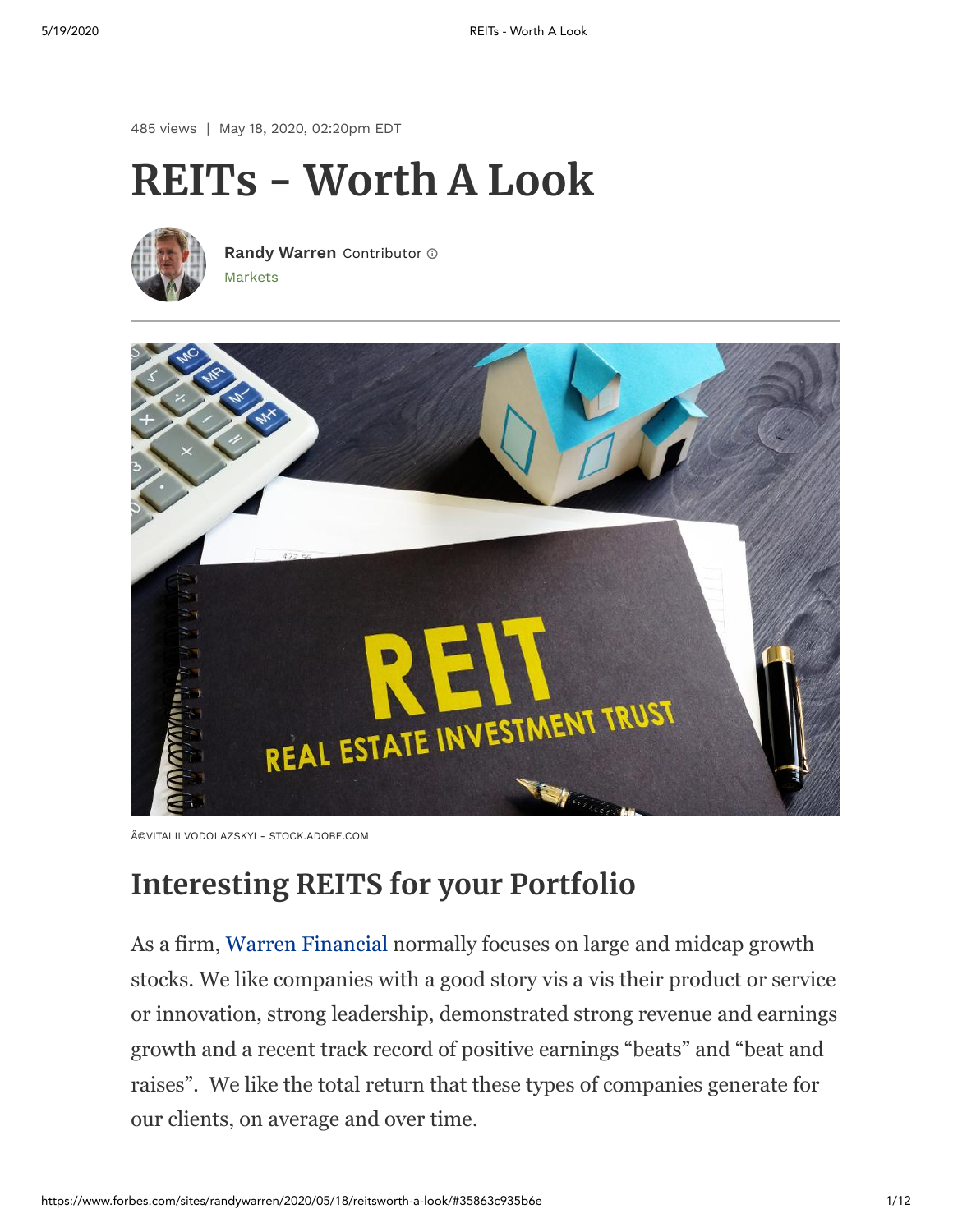#### 5/19/2020 REITs - Worth A Look

In addition to growth equities, we also think there is a place in the portfolio for hard assets that generate "economic rents". (An economic rent is the extra amount of return generated by an asset due to its unique location, scarcity of other supply or innovation.). For example, in a dense metropolitan area there are only so many places allowed to have a cellular antennae. In the Bay Area of California there is only so much housing available and space open for building remaining, etc.

**We have identified a half dozen REITs that we like: American Tower (AMT), SBA Corp (SBAC), Crown Castle Int'l (CCI), Equinix, Inc. [EQIX](https://www.forbes.com/companies/equinix)** (EQIX) and CoreSite  $|COR|$  $|COR|$  $|COR|$  Real Estate (COR), **Essex Realty (ESS).**

# **Why we like REITs**

| Today In: Markets |  |  |  |
|-------------------|--|--|--|
|-------------------|--|--|--|

**[Bitcoin Is "Right Where Oil Was In 1890"](https://www.forbes.com/sites/greatspeculations/2020/05/18/bitcoin-is-right-where-oil-was-in-1890/) [Earnings Preview: What To Expect From Home Depot On Tuesday](https://www.forbes.com/sites/adamsarhan/2020/05/18/earnings-preview-what-to-expect-from-home-depot-on-tuesday/) [Earnings Preview: What To Expect From Walmart On Tuesday](https://www.forbes.com/sites/adamsarhan/2020/05/18/earnings-preview-what-to-expect-from-walmart-on-tuesday/)**

Real Estate Investment Trusts are designed to be income generators for investors. As an entity they pay no Federal income taxes and by law are required to pay out 90% of their returns to investors. In a world where bond returns are pushed to near 0% or negative and where Central Bankers are busily buying up Treasury bonds (essentially pushing cash into the financial markets and pulling out interest paying bonds), having an asset in the portfolio that generates a reliable income is highly desirable.

The income of REITs provides a nice counter to the deflationary actions of central bankers. The underlying assets that the REIT own also provide a nice hedge in the event we ever see inflation again.

### **The Cell Tower REITS: "AMT", "SBAC" and "CCI"**

 $\lambda$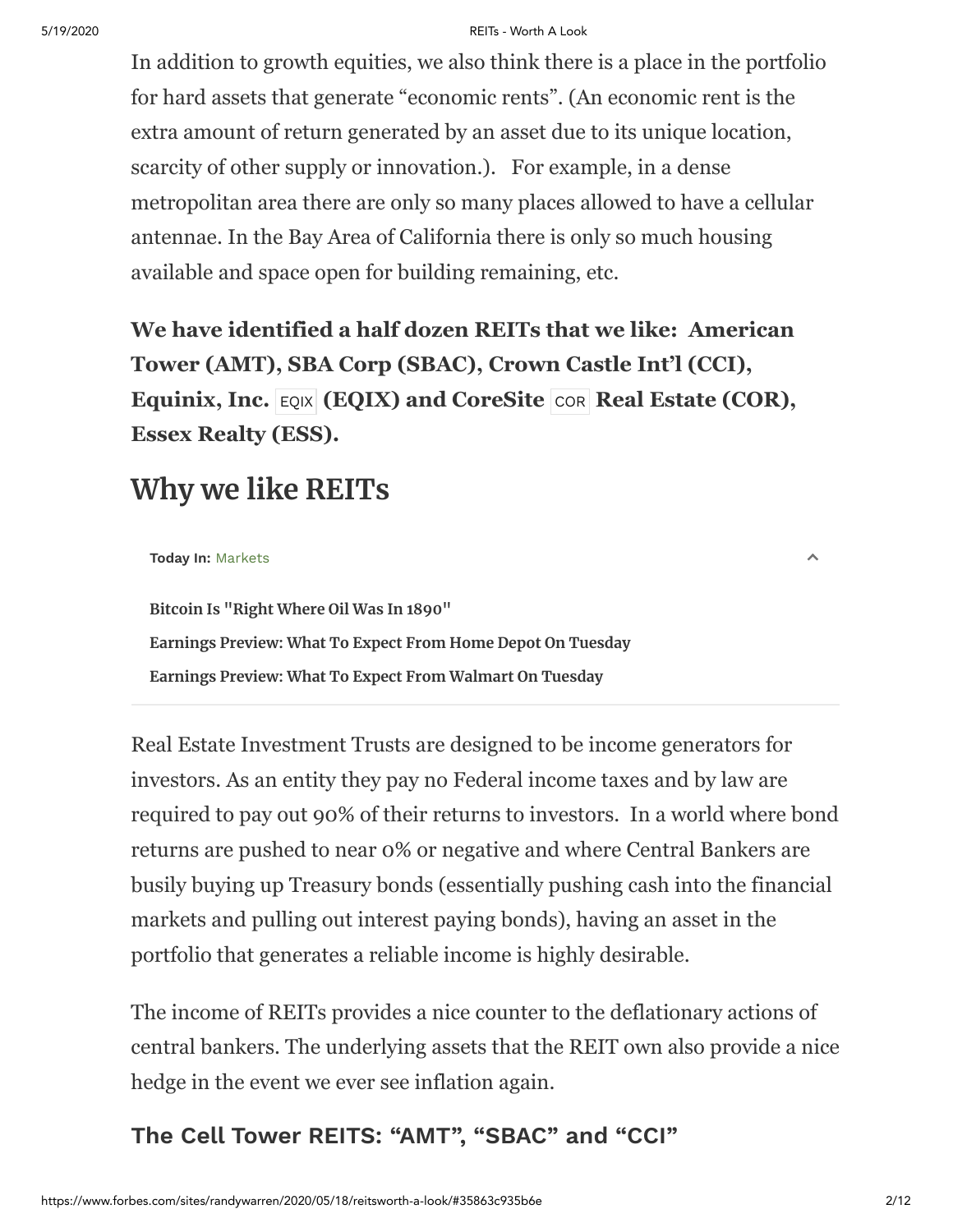

©KARTASHOVA - STOCK.ADOBE.COM

#### 5/19/2020 REITs - Worth A Look

The cell tower REITs generate revenue by leasing space to the major cellular carriers. Our thesis is that cellular carriers will continue to pay for space and for upgrades (for example 5G) to these tower providers. American Tower, SBA Communications [SBAC](https://www.forbes.com/companies/sba-communications) and Crown Castle

will continue to collect their economic rents by virtue of existing locations and limitations on growth due to congested urban locations and reluctance among communities to grant additional permits to replicate existing cell antennae towers.

#### **Cell Tower REITs**

| <b>Ticker</b> | Description                                                                                                                                                                                                                                                                                                                                                                                                                                                                                                                                                                                                                                                                                                                                                                                                                                                                                                                                                                                                                             | US<br>%Revenues |  |  |  |
|---------------|-----------------------------------------------------------------------------------------------------------------------------------------------------------------------------------------------------------------------------------------------------------------------------------------------------------------------------------------------------------------------------------------------------------------------------------------------------------------------------------------------------------------------------------------------------------------------------------------------------------------------------------------------------------------------------------------------------------------------------------------------------------------------------------------------------------------------------------------------------------------------------------------------------------------------------------------------------------------------------------------------------------------------------------------|-----------------|--|--|--|
| AMT           | Founded in 1995, American Tower Corporation, one of the largest global Real Estate Investment Trusts (REITs),<br>is a leading independent owner, operator and developer of wireless and broadcast communications real estate.<br>Our global portfolio includes approximately 180,000 communications sites, including nearly 41,000 properties<br>in the United States and approximately 139,000 properties internationally. In addition to leasing space on<br>wireless and broadcast towers, we provide customized solutions through our in-building systems, outdoor<br>distributed antenna systems and other right-of-way options, managed rooftops and services that speed<br>network deployment. Headquartered in Boston, Massachusetts, American Tower has offices across the United<br>States and in Argentina, Brazil, Burkina Faso, Chile, Colombia, Costa Rica, France, Germany, Ghana, India,<br>Kenya, Mexico, Niger, Nigeria, Paraguay, Peru, South Africa and Uganda. (Source:<br>https://www.americantower.com/company/) |                 |  |  |  |
| <b>SBAC</b>   | SBA Communications Corporation (SBA) is a leading independent owner and operator of wireless<br>communications infrastructure including towers, buildings, rooftops, distributed antenna systems (DAS) and<br>small cells. Founded in 1989 and headquartered in Boca Raton, Florida, SBA has operations and offices in<br>fourteen markets throughout the Americas and South Africa. We are listed on NASDAQ under the symbol SBAC<br>and our organization is part of the S&P 500. SBA is also one of the top 20 Real Estate Investment Trusts<br>(REITs) based on market capitalization. (Source: https://www.sbasite.com/English/company/about-<br>sba/default.aspx)                                                                                                                                                                                                                                                                                                                                                                  | Est. 80%        |  |  |  |
| CCI           | CCrown Castle is US based and US only operation with more than 40,000 cell towers, approximately 70,000 on-<br>air or under-contract small cell nodes, and approximately 80,000 route miles of fiber. They have a presence in<br>every major US market. In 2014 CCI converted to a Real Estate Investment Trust. According to their recent<br>investor presentation their dividend yield is 3.3% with a 7-8% annual growth target in dividend per share.                                                                                                                                                                                                                                                                                                                                                                                                                                                                                                                                                                                | Fst 100%        |  |  |  |
|               |                                                                                                                                                                                                                                                                                                                                                                                                                                                                                                                                                                                                                                                                                                                                                                                                                                                                                                                                                                                                                                         |                 |  |  |  |

Source: %US revenue estimates are approximations derived from investor presentations · Created with Datawrapper

DATAWRAPPER

We like the secular trend of expanded usage of mobile devices carrying increasing amounts of data over wireless networks. Mobile Traffic in the USA is expected to grow +36% on a compound annual rate ("CAGR") in the period ending 2025 from 15 to 68 exabytes ("EB". 1 EB= 1 million terabytes).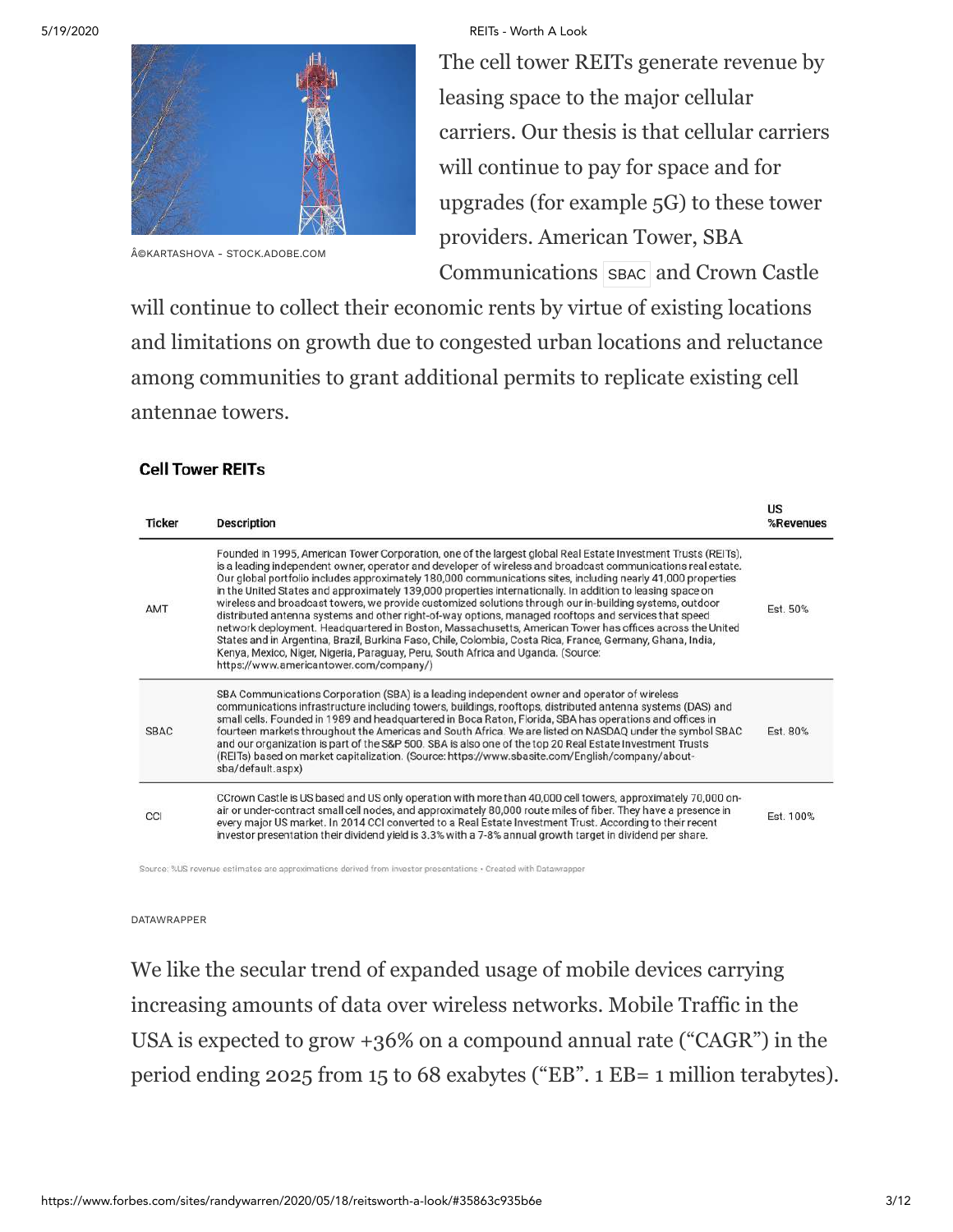

### **Mobile Traffic Forecast (EB/year)**

Source: www.cisco.com/c/m/en\_us/solutions/service-provider/forecast-highlights-mobile.html# . Created with Datawrapper

DATAWRAPPER

The volume of traffic is expected to grow, but so is the quality of the network experience. The future promise of technology companies is to deliver streaming video content seamlessly and instant and unlimited network responsiveness for "internet of things" realization.

Under the assumption that they will deliver these promises, the underlying growth in traffic and demand for reduced network latency put the tower companies in a fantastic position to collect economic rents for access to their wireless network infrastructure.

#### **The Cloud REITs: "COR", "EQIX"**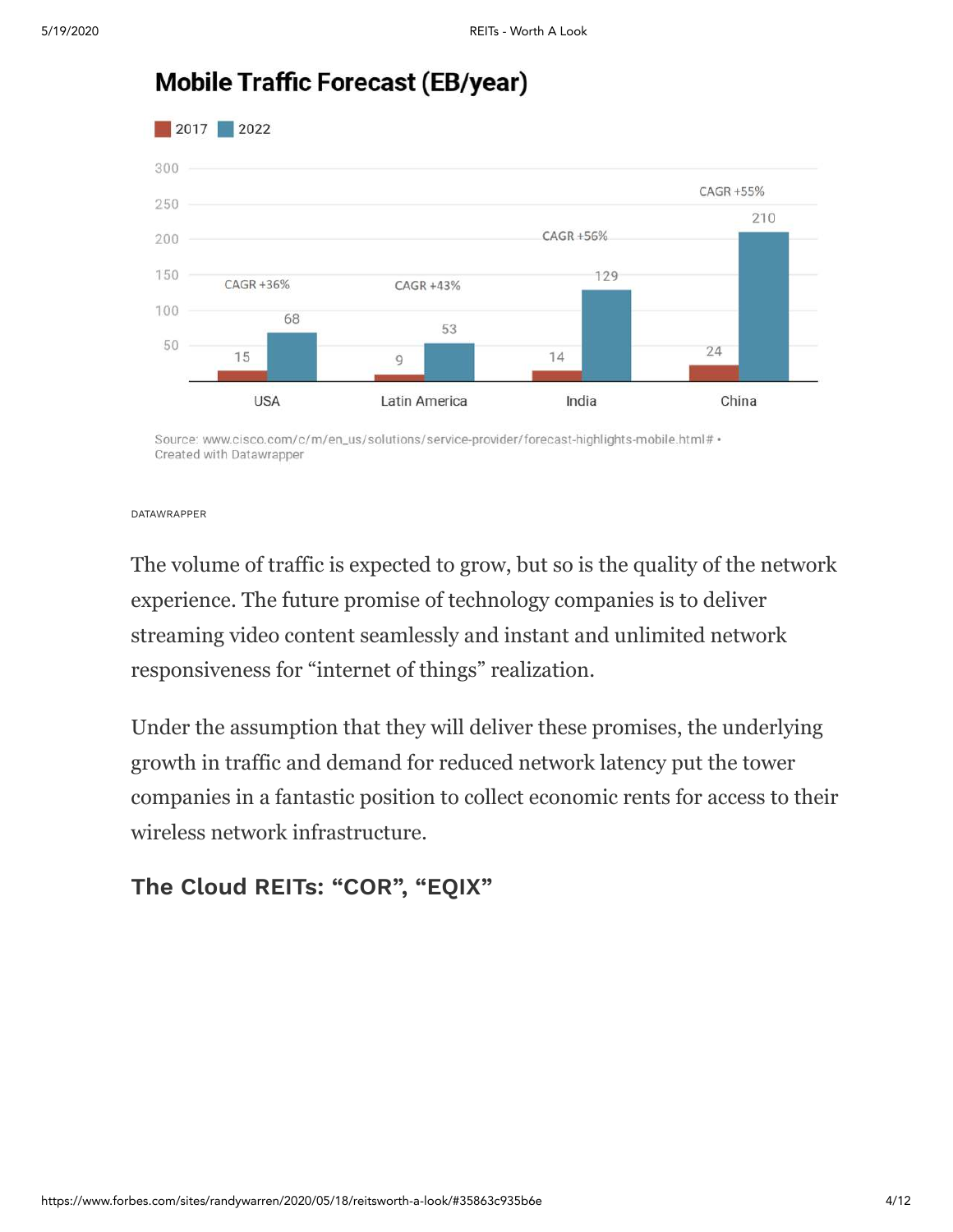

©RA2 STUDIO - STOCK.ADOBE.COM

Cloud based computing and interconnection of networks is one of the top secular trends in information technology and computing. For the sake of efficiency in cost savings and achieving strategic advantage or even parity all sorts of companies are moving their computing and IT services to the cloud. The Cloud REITs earn revenues by leasing space and providing power, cooling, scale, redundancy and networking capability to their end clients of cloud providers, enterprises and networks service providers.

These Cloud REITs have strategic locations with proximity to their end clients in dense, hard to replicate economically critical geographies. In many cases they have advantaged pricing with utilities due to scale purchasing power. There are many attributes—size, proximity, scarcity of real estate available, expertise, and proprietary networking capability—that combine to provide the Cloud REITs an economic rent advantage or moat that would be very difficult and costly to replicate. They are sitting right in the middle of a secular trend that has years to play out.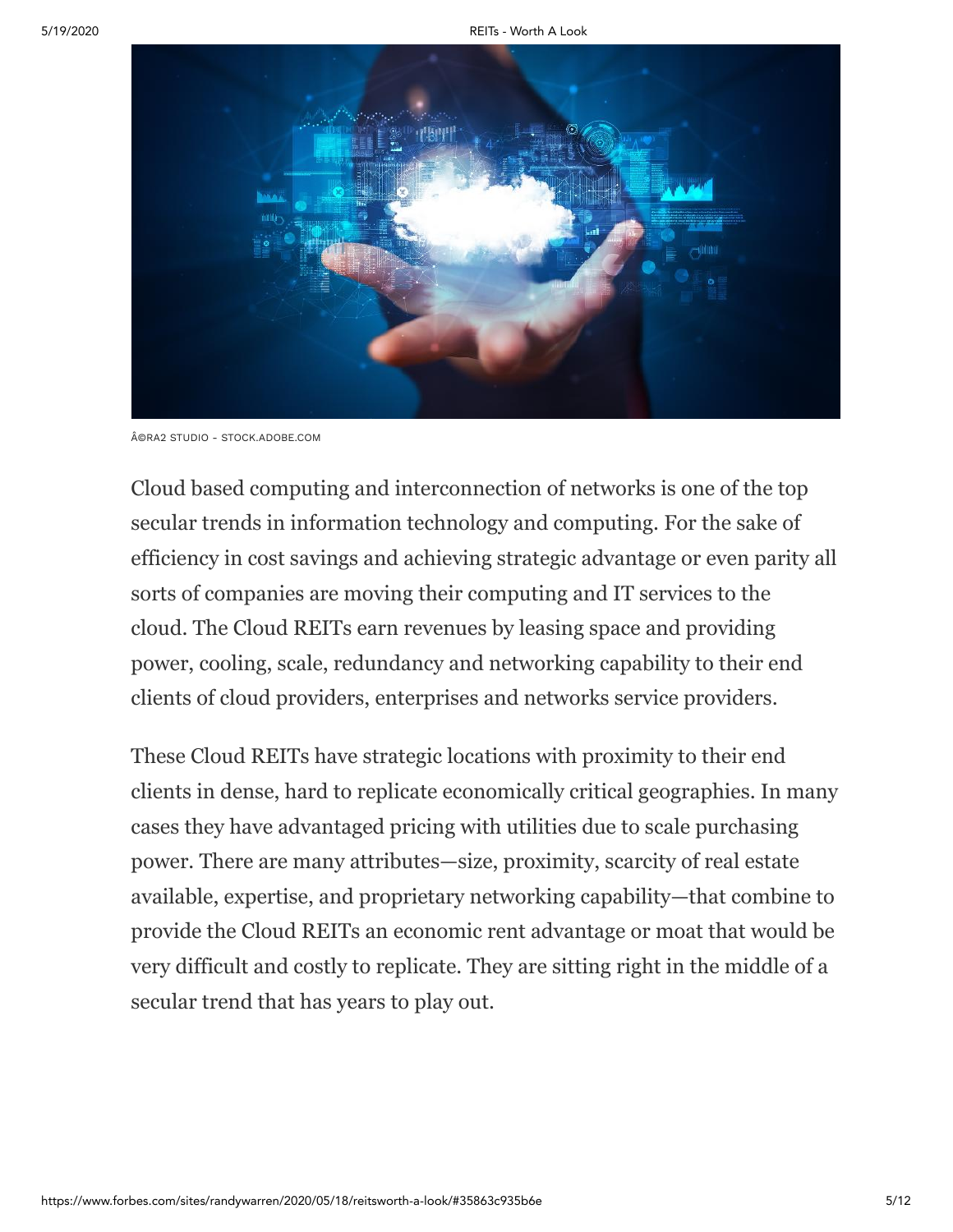#### **Cloud REITs**

| <b>Ticker</b><br>COR | <b>Description</b>                                                                                                                                                                                                                                                                                                                                                                                                                                                                                                                                                                                                                                                                                                       |  |  |  |  |
|----------------------|--------------------------------------------------------------------------------------------------------------------------------------------------------------------------------------------------------------------------------------------------------------------------------------------------------------------------------------------------------------------------------------------------------------------------------------------------------------------------------------------------------------------------------------------------------------------------------------------------------------------------------------------------------------------------------------------------------------------------|--|--|--|--|
|                      | CoreSite Realty Corporation (NYSE:COR) delivers secure, reliable, high-performance data center and interconnection solutions<br>to a growing customer ecosystem across eight key North American markets. More than 1,350 of the world's leading enterprises,<br>network operators, cloud providers, and supporting service providers choose CoreSite to connect, protect and optimize their<br>performance-sensitive data, applications and computing workloads. Our scalable, flexible solutions and 450+ dedicated<br>employees consistently deliver unmatched data center options - all of which leads to a best-in-class customer experience and<br>lasting relationships. (Source: https://investors.coresite.com/) |  |  |  |  |
| <b>EOIX</b>          | Equinix owns or leases properties globally (5 continents and 26 countries) that enable tenants to house servers and networking<br>equipment in a secure, cooled and power supplied environment. Equinix has 210 data centers in 55 metros with 99.9999%<br>uptime. They house the most networks (1,800+), clouds (2,900+) and IT services companies on one platform with 9,700+<br>customers and 50%+ of Fortune 500. They have > 8,000 employees globally.                                                                                                                                                                                                                                                              |  |  |  |  |

Created with Datawrapper

DATAWRAPPER

CoreSite is a US only proposition with concentration in Silicon Valley, Los Angeles and Virginia. It focuses on high performance data centers with network and connection density. They offer access to top public cloud providers.

### **EQIX Global Locations**



EQUINIX.COM

Equinix is the 800 pound gorilla in the space having developed a global interconnected network of over 9.700 customers. They promise 99.9999% up-time and 100% renewable power pledge. Equinix is the most trusted data center for top cloud providers and have the largest share of any provider: they have 45% of Amazon [AMZN](https://www.forbes.com/companies/amazon) Web Services "AWS" market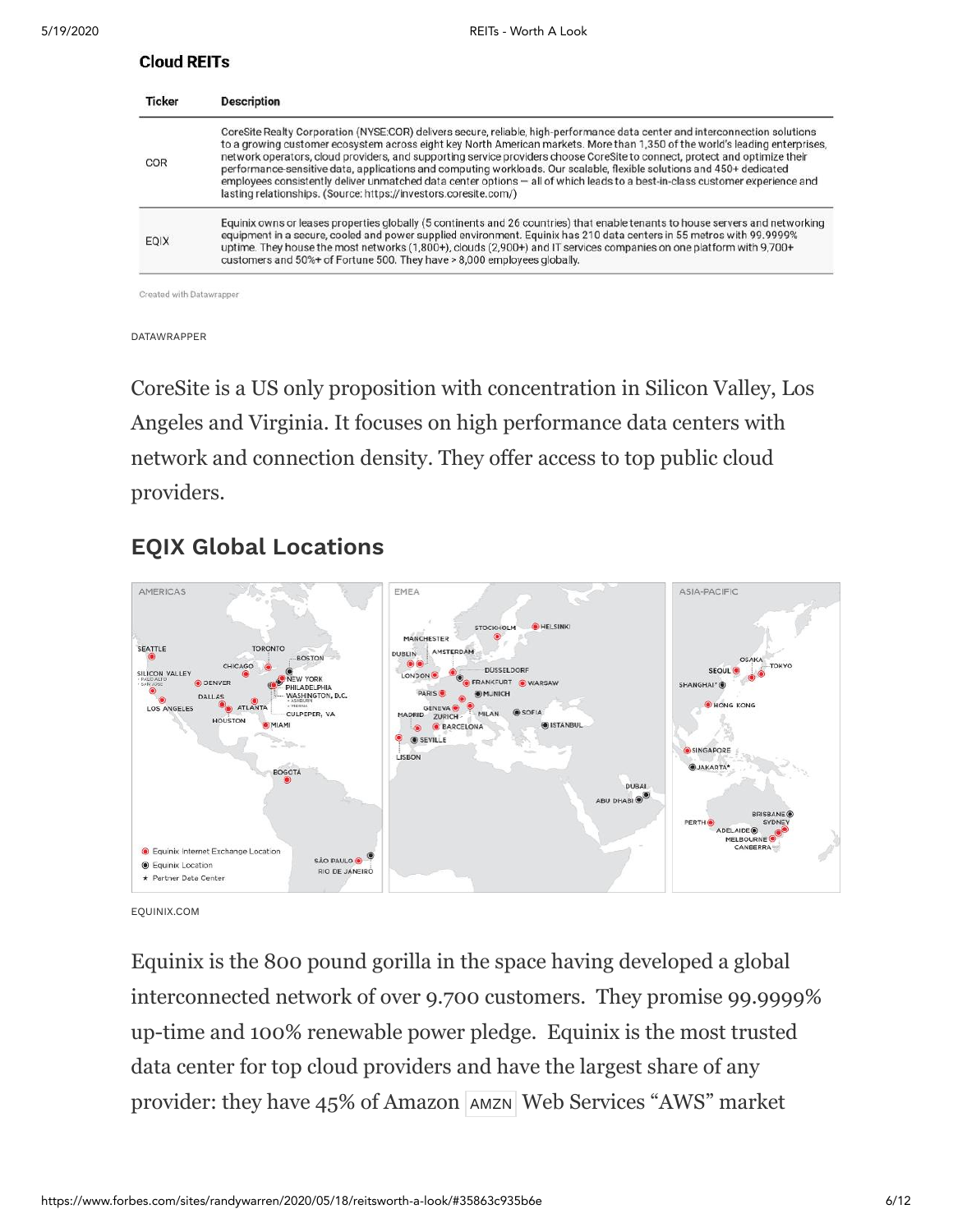share, 45% of Azure (i.e., Microsoft [MSFT](https://www.forbes.com/companies/microsoft)) market share, 49% of Google Cloud and 32% of [IBM](https://www.forbes.com/companies/ibm) IBM softlayer cloud.

### **The Multifamily REIT: Essex Property (ESS)**

Essex Property Trust owns apartments in highly desirable locations and have successfully ridden the secular wave of real estate appreciation on the West Coast of the USA

#### **Multifamily REIT**

| <b>Ticker</b> | Description                                                                                                                                                                                                                                                                                                                                                                                                                                                                                                                                                                                                            |
|---------------|------------------------------------------------------------------------------------------------------------------------------------------------------------------------------------------------------------------------------------------------------------------------------------------------------------------------------------------------------------------------------------------------------------------------------------------------------------------------------------------------------------------------------------------------------------------------------------------------------------------------|
| ESS           | Essex's beginnings go back to 1971, when real estate entrepreneur, George M. Marcus formed Essex Property Corporation. In<br>1994, with a portfolio of 16 multifamily communities, the Company made its public debut as Essex Property Trust, Inc.<br>(NYSE:ESS). Essex is a fully integrated real estate investment trust (REIT) that acquires, develops, redevelops and manages<br>multifamily apartment communities located in supply-constrained markets. The Essex portfolio is concentrated along the West<br>Coast, including Southern California the San Francisco Bay Area and the Seattle metropolitan area. |

Source: http://investors.essexapartmenthomes.com · Created with Datawrapper

DATAWRAPPER

The properties they own are in highly desirable areas with significant job and economic growth and a limited supply of housing. As a result rents for their apartments are relatively high and growing by national standards but are considered a "deal" to the alternative of buying.



Eet

©ANDREI - STOCK.ADOBE.COM

| <b>ESS Major Metros1</b>                     | <b>ZRI Median</b><br>Rent | ZHVI        | <b>ZHVI 5 Yr CAGR</b> | $- - -$<br><b>Monthly</b><br>PITI | Own/Rent<br>%Premium |
|----------------------------------------------|---------------------------|-------------|-----------------------|-----------------------------------|----------------------|
| Seattle, WA                                  | \$2,026                   | \$544,451   | 9.1%                  | (S3,024)                          | 49%                  |
| San Francisco, CA                            | \$3,121                   | \$1,141,029 | 6.9%                  | (S6, 200)                         | 99%                  |
| San Jose, CA                                 | \$3.296                   | \$1.253.398 | 6.0%                  | (S6, 798)                         | 106%                 |
| San Diego, CA                                | \$2,559                   | \$628,519   | 5.6%                  | (S3, 471)                         | 36%                  |
| <b>Los Angeles-Long</b><br>Beach-Anaheim, CA | \$2,625                   | \$697,203   | 5.4%                  | (S3, 837)                         | 46%                  |

#### **Rent vs Own by ESS Major Metros**

Table: Troy Logan · Source: www.zillow.com/research/data/ · Created with Datawrapper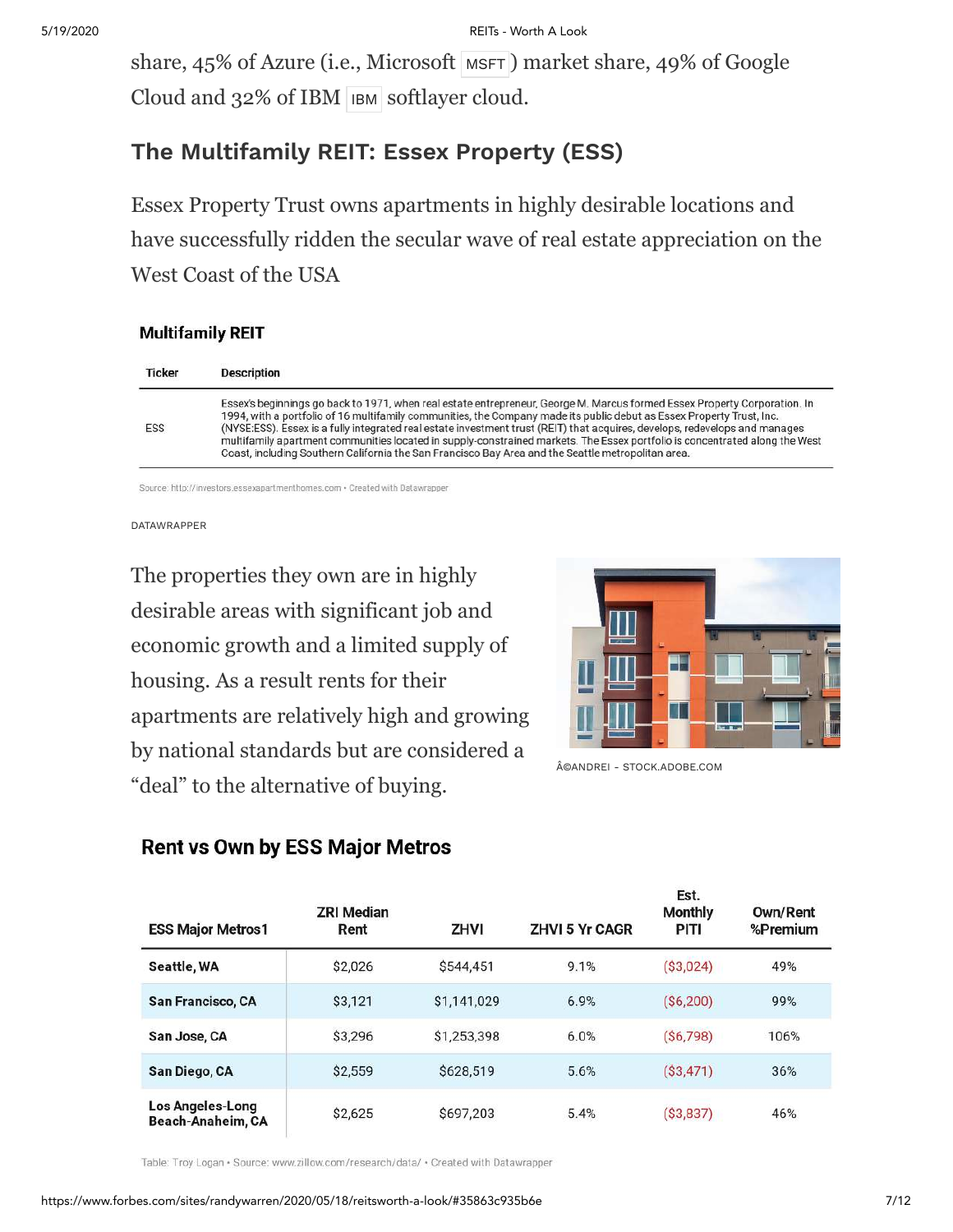The table compares the monthly ownership cost ("PITI" = principal  $+$ interest+ property tax + insurance) for the median home in the respective metro area vs. median rents. The calculation is derived using Zillow's median rental index and the Zillow Home Value Index. The Own/Rent premium in Essex Property areas is anywhere from +36% to +106%. Not surprisingly, Essex properties are located in major metros that have experienced substantial appreciation over the last 5 years with compound annual growth rates ("CAGR") ranging from  $+5.4$  to  $+9.1\%$ .

# **Returns and Risk**

The charts below (data source: GuruFocus ([https://www.gurufocus.com\)](https://www.gurufocus.com/) present Funds From Operations ("FFO") which is one of the accepted measures used in evaluating earnings for REITs. FFO adjust the net income of the REIT for non-cash charges and for gains/losses on asset sales in order to get a true picture of the earnings power and return of a REIT. In order to easily compare the different companies, the data are presented on a per share basis. We also show charts for the per share interest expense for each of the companies which is defined as annual interest expense per average diluted share.

**FFO/Sh. (AMT, SBAC, CCI)**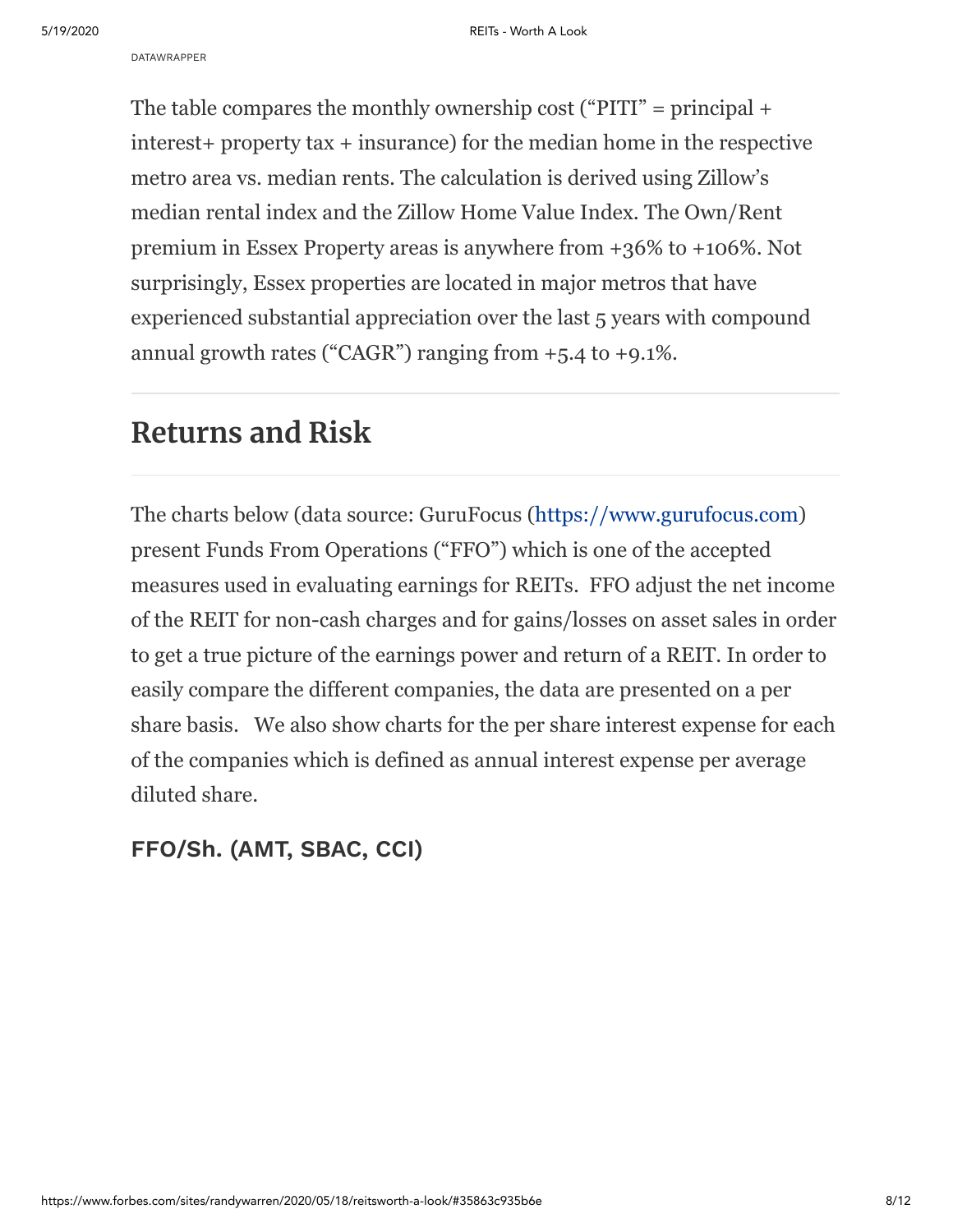

GURUFOCUS

### **Interest Exp./Sh. (AMT, SBAC, CCI)**



### **FFO/Sh. (COR,EQIX, ESS)**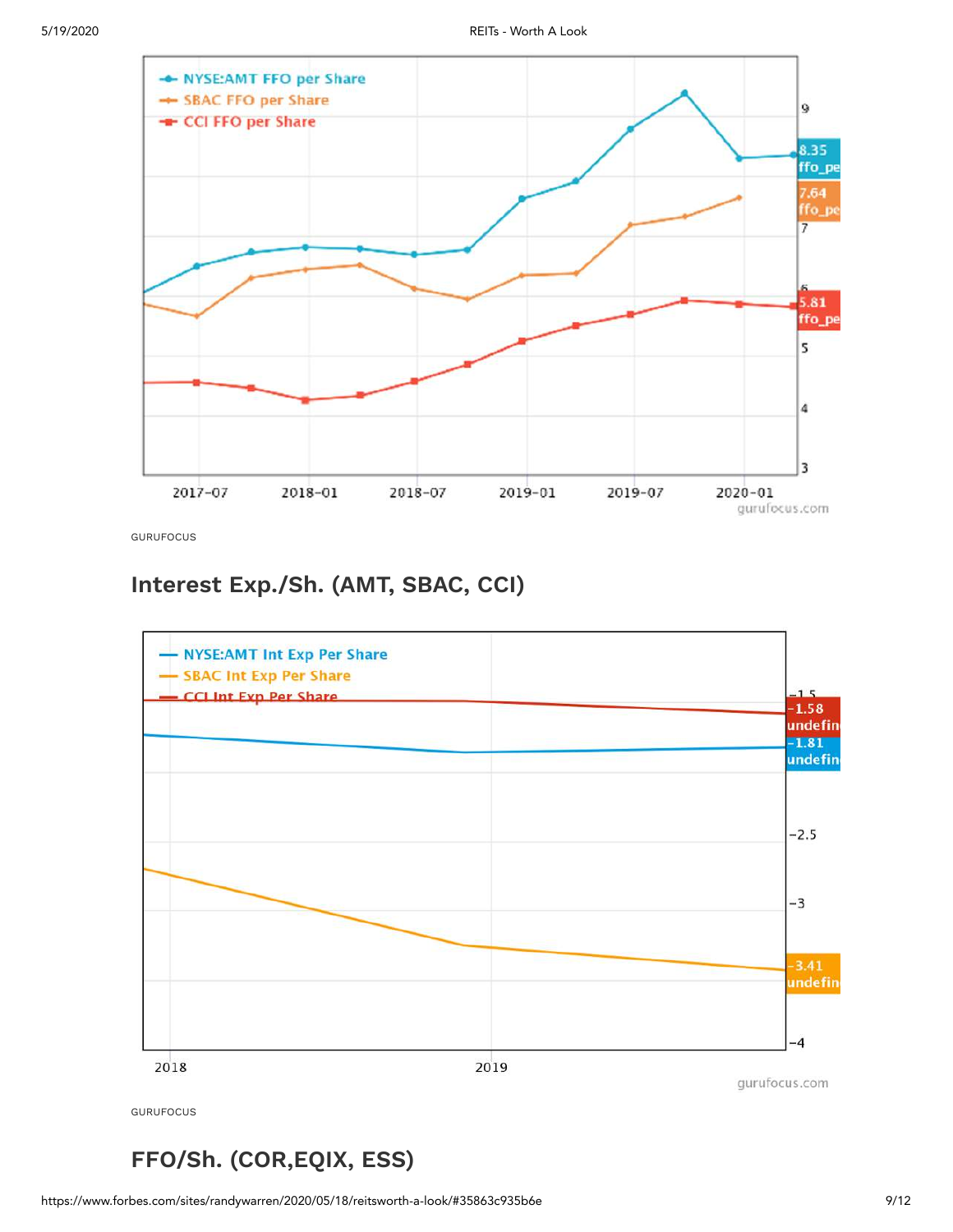

GURUFOCUS

### **Interest Exp./Sh.(COR, EQIX, ESS)**



GURUFOCUS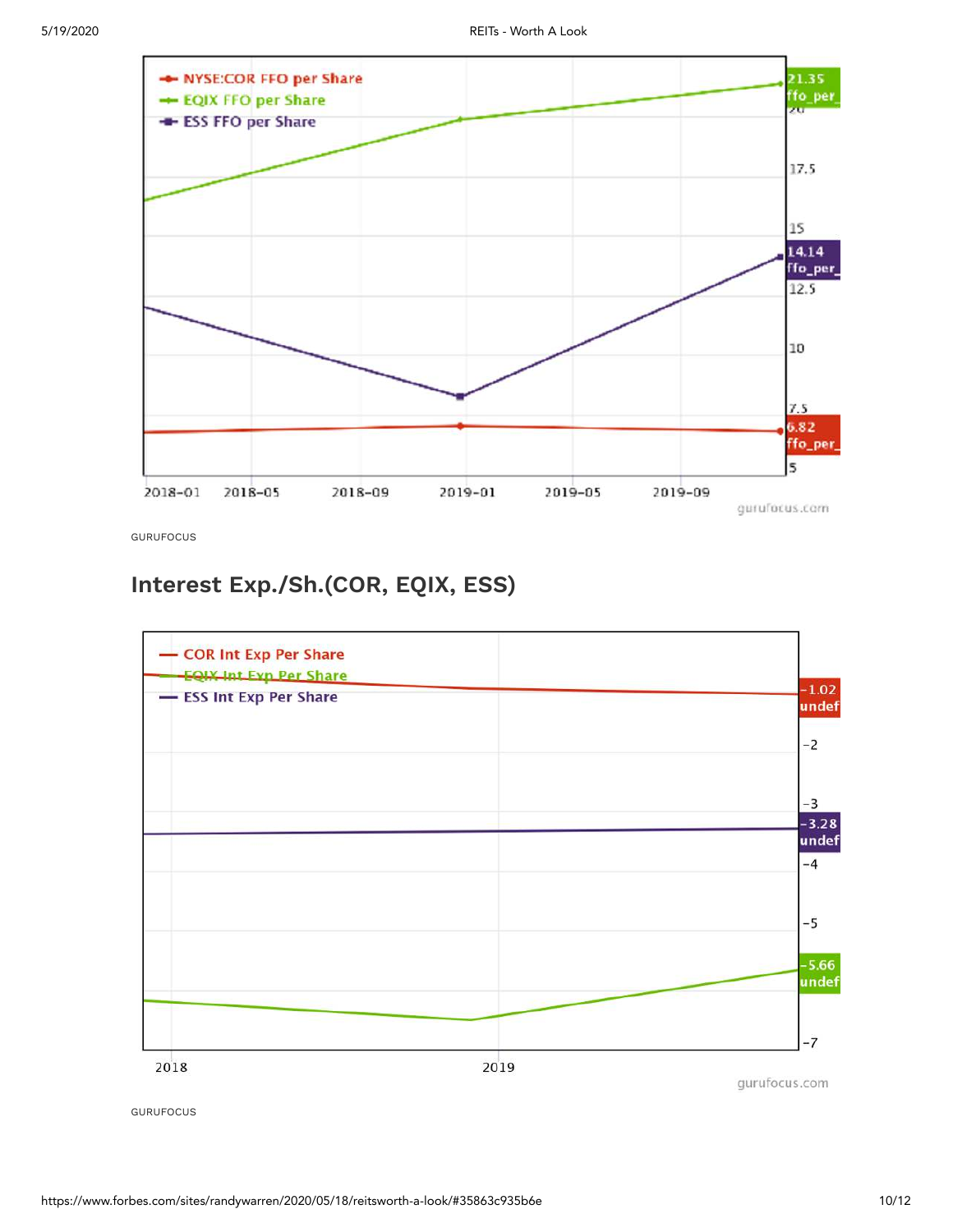| (1)           | (2)                                  | (3)                     | (4)          | (5)                  | (6)                                  | (7)                            |
|---------------|--------------------------------------|-------------------------|--------------|----------------------|--------------------------------------|--------------------------------|
| <b>Ticker</b> | <b>Market Cap</b><br><b>Billions</b> | April 30, 2020<br>Price | P/FFO/Growth | Price/FFO/Sh<br>2019 | FFO/Sh<br><b>Growth Rate</b><br>3 Yr | <b>FFO Int Exp</b><br>Coverage |
| AMT           | \$112.2                              | \$238.00                | 1.66         | 27.64                | 16.7%                                | 4.8                            |
| <b>SBAC</b>   | \$34.5                               | \$289.92                | 2.04         | 37.95                | 18.6%                                | 2.2                            |
| CCI           | \$67.5                               | \$159.43                | 0.71         | 27.21                | 38.2%                                | 3.7                            |
| COR           | \$4.6                                | \$121.19                | 24.06        | 17.77                | 0.7%                                 | 6.7                            |
| <b>EQIX</b>   | \$60.2                               | \$675.20                | 1.06         | 31.63                | 29.8%                                | 3.8                            |
| <b>ESS</b>    | \$16.5                               | \$244.10                | 1.00         | 17.26                | 17.2%                                | 4.3                            |

#### **Earnings Growth, Value and Coverage Ratios**

.<br>Seba

Table: Troy Logan · Source: derived from data using Gurufocus charts · Created with Datawrapper

#### DATAWRAPPER

 $\overline{X}$ 

From Column 6 in the table above we see the earnings growth over the last 3 years ranges from +0.7% to +38.2%. With the exception of COR the REITS all have double digit earnings growth track records. In general we like investments that offer double digit growth potential and we look to a proven track record to support our assessment of future growth potential. All but COR currently satisfy that criterion.

The "PEG" ratio is used to measure the price you are paying for growth. We construct an adapted form of that measure in Column 4 by using the ratio of Price /FFO per share 2019 as the "price" (Column 5) to set over the 3 year FFO/Sh growth rate (Column 6). So, for example, the least costly price for growth is for CCI at 0.71 per unit growth and the most expensive growth is COR at 24.06 due almost entirely to the fact that COR hasn't grown earnings in the last 3 years. As a general rule most growth seeking investors would a like a PEG ratio under 2. All but COR and SBAC meet this criterion currently.

Finally we want to look at the credit risk of these REITs and to do that we construct a measure of interest expense coverage in Column 7. We take the FFO per share in 2019 as a ratio to the Interest expense per share in 2019 as a measure of times coverage. So, for example, COR is able to "cover" interest